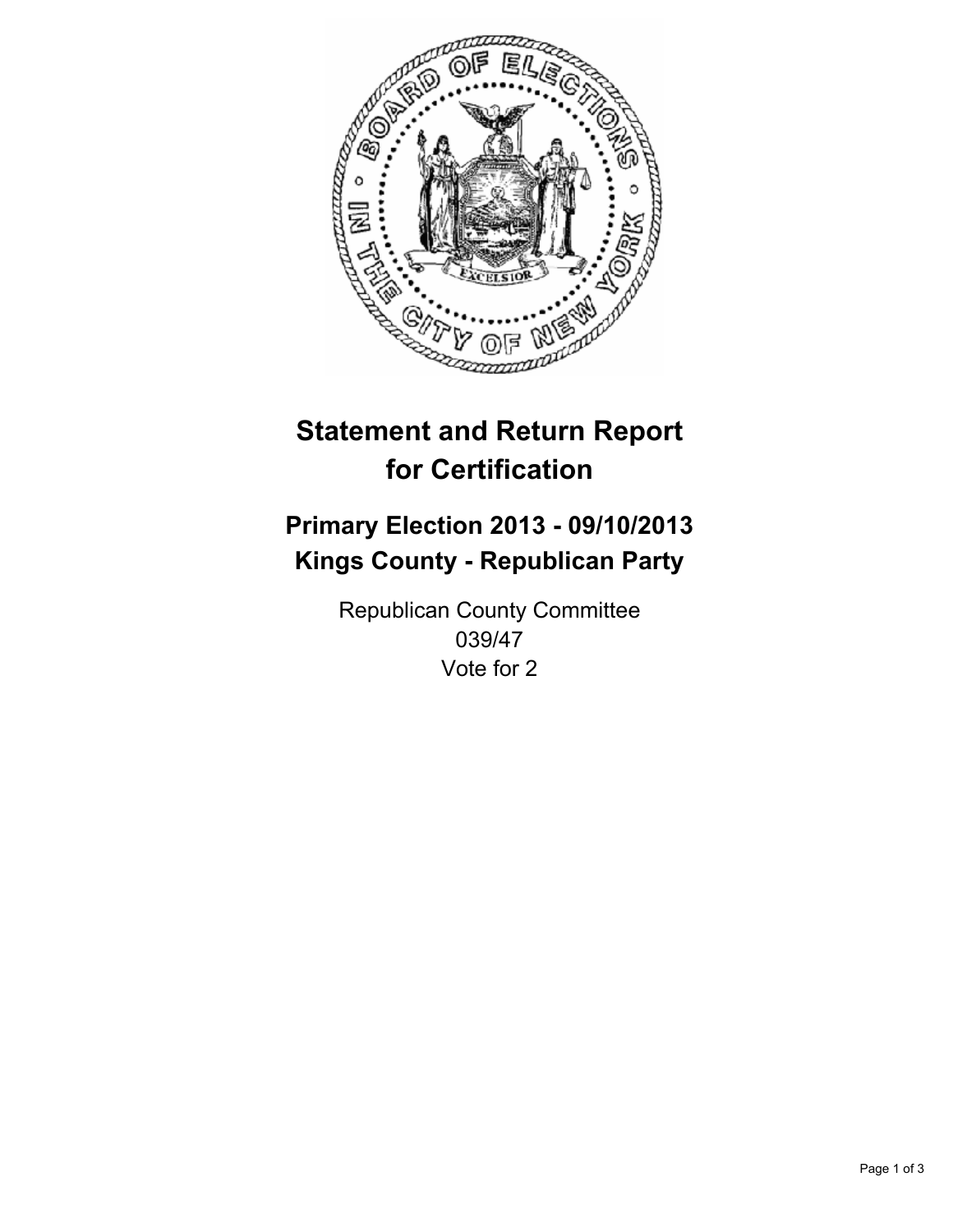

#### **Assembly District 47**

| 0  |
|----|
| 0  |
| 0  |
| 0  |
| 2  |
| 5  |
| 4  |
| 3  |
| 4  |
| 16 |
|    |